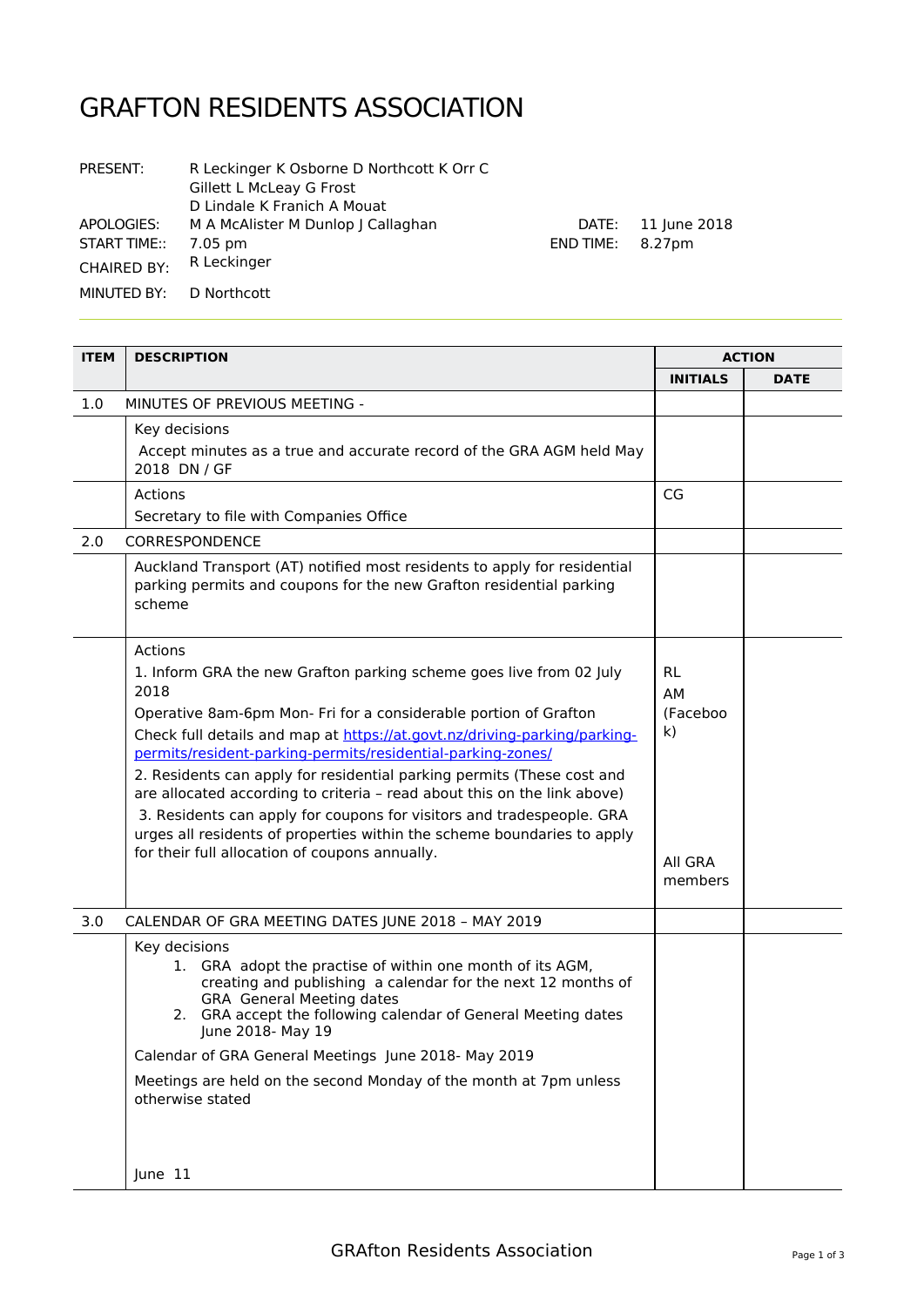| <b>ITEM</b>   | <b>DESCRIPTION</b>                                                                                                   |                 | <b>ACTION</b> |  |
|---------------|----------------------------------------------------------------------------------------------------------------------|-----------------|---------------|--|
|               |                                                                                                                      | <b>INITIALS</b> | <b>DATE</b>   |  |
|               | July 09                                                                                                              |                 |               |  |
|               | August 13                                                                                                            |                 |               |  |
|               | September 10                                                                                                         |                 |               |  |
|               | October 08                                                                                                           |                 |               |  |
|               | November 12                                                                                                          |                 |               |  |
|               | December 15 Community Picnic Outhwaite Park (Saturday evening)                                                       |                 |               |  |
|               | January no meeting                                                                                                   |                 |               |  |
|               | February 11                                                                                                          |                 |               |  |
|               | March 11                                                                                                             |                 |               |  |
|               | April 08                                                                                                             |                 |               |  |
|               | May 11 AGM (Saturday 4pm)                                                                                            |                 |               |  |
|               | DN/AM                                                                                                                |                 |               |  |
|               | Actions                                                                                                              |                 | By 09 July    |  |
|               | 1. Publish this calendar online                                                                                      | <b>RL AM?</b>   | No set date   |  |
|               | 2. Publish this calendar in hard copy and distribute                                                                 | <b>RL</b>       |               |  |
| 4.0           | <b>HERITAGE GOALS (DISCUSSION)</b>                                                                                   |                 |               |  |
|               | Heritage emerging as a community priority in the Vision Grafton                                                      |                 |               |  |
|               | consultations to date.                                                                                               |                 |               |  |
|               | Chair asked - is it trees or buildings or both?                                                                      |                 |               |  |
|               | Meeting responded - trees important, it seems currently more Grafton<br>trees have protection than Grafton buildings |                 |               |  |
|               | Individual buildings, neighbourhoods/streets/ precincts/ the interplay of<br>built and natural are important         |                 |               |  |
|               | A need to know for sure what the current state is of Grafton re listed<br>heritage assets.                           |                 |               |  |
|               | Need to know how to achieve listing and what authority a heritage asset<br>is listed with.                           |                 |               |  |
|               | Some knowledge and expertise within the Grafton community                                                            |                 |               |  |
|               | AM reported recent experience notifying an archaeological site on their                                              |                 |               |  |
|               | property<br>This discussion will continue                                                                            |                 |               |  |
|               |                                                                                                                      |                 |               |  |
|               | Actions                                                                                                              |                 |               |  |
|               | 1. CG to ask Christiane advice about identifying and prioritising heritage                                           | CG              |               |  |
|               | goals for Grafton                                                                                                    |                 |               |  |
| 5.0           | <b>VISION GRAFTON UPDATE</b>                                                                                         |                 |               |  |
|               | Key decisions                                                                                                        |                 |               |  |
|               | RL to contact AC regarding status of Grafton Vision                                                                  |                 |               |  |
|               | The community consultation is incomplete                                                                             |                 |               |  |
|               | Question is can the project and funding roll over.                                                                   |                 |               |  |
|               | Action                                                                                                               |                 |               |  |
|               | RL to contact AC regarding status of Grafton Vision                                                                  |                 |               |  |
|               |                                                                                                                      | <b>RL</b>       |               |  |
| 6.0FINANCIALS |                                                                                                                      |                 |               |  |
|               | Key decisions                                                                                                        |                 |               |  |